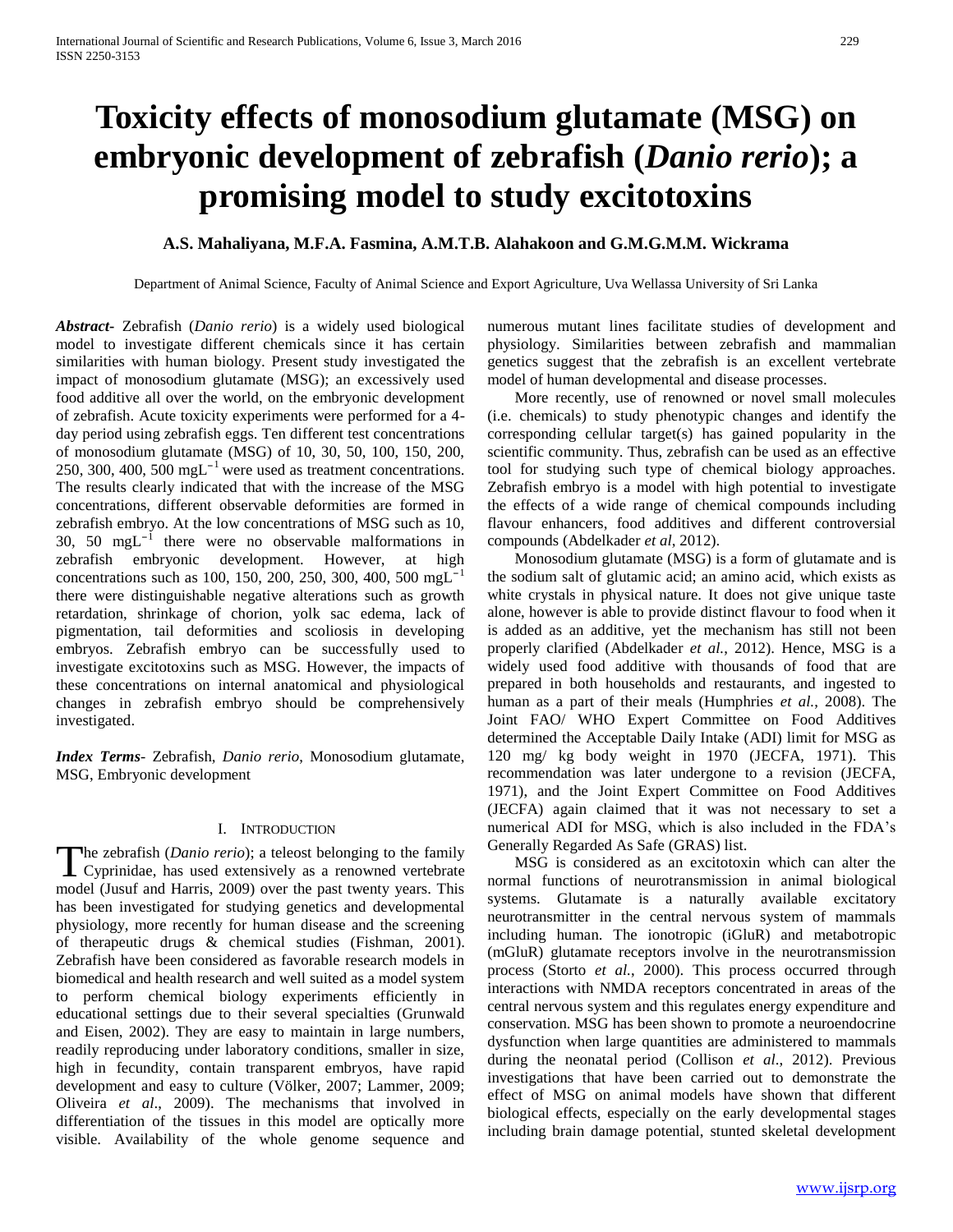and hepatic toxicity (Olney, 1969; Simson *et al*., 1977; Farombi and Onyema, 2006; Diniz *et al*., 2004; Egbuonu *et al*., 2009). In addition, MSG has been classified as an exo-toxin, since it can lead to develop certain disorders including some endocrine disorders (Ikonomidou and Turski, 1995). The toxicity and teratogenicity of MSG have been investigated using different laboratory animals (Collison *et al*., 2012). Hence, this study investigated the effect of different concentrations of MSG on zebrafish embryonic development.

## II. MATERIALS AND METHODS

#### **Zebrafish maintenance and egg collection**

 Adult male and female zebrafish (domestic aquarium strain) were maintained in a separate glass tanks with aerators, filters in the Aquaculture Laboratory, Uva Wellassa University of Sri Lanka, Badulla. All the water quality parameters inside the tanks were maintained at optimum levels (Temperature at  $26 \pm 2$  °C and pH 5 to 6) and fish were fed with *Artemia* nauplii and commercial feed twice a day. Initially, suitable male and female brooders were selected for the breeding. Breeding tank was prepared with artificial plants and breeding traps because of their predatory activity on laid eggs. The bottom of the tank was covered with a stainless steel grid which helps to collect all the eggs on the bottom. In addition, artificial plants were used to stimuli spawning. Selected males and females were placed in the spawning tank day before the test in the ratio of 2:1, male to female. Mating and spawning were taken place 30 minutes after the onset of sunlight in the following morning. About 30- 60 minutes after spawning, spawn traps were removed and eggs were carefully collected using a pipette. Fertilized viable eggs were selected under the binocular microscope for further investigations.

#### **Toxicity assessment**

 Acute toxicity experiment was performed for a 4-day period using zebrafish (*Danio rerio*) eggs. Ten different test concentrations of monosodium glutamate (MSG) of 10, 30, 50, 100, 150, 200, 250, 300, 400, 500 mgL<sup>-1</sup> were prepared by diluting MSG (99% purity) in deionized water. Deionized water was used as the negative control and as the internal plate control. Fertilized zebrafish embryos were immersed in the test solutions before cleavage, by the 16 cell-stage. At least twice, the number of eggs needed per treatment group (40 eggs) were randomly selected and transferred into the respective concentrations and controls within the 90 minutes of post fertilization. Twenty four (24) well plates were filled with 2 mL per well with freshly prepared test solutions. In each plate, twenty wells were used for test concentrations and four were used as internal plate control. The eggs in standard 24- well plate were covered by shelf adhesive foil and maintain at a temperature of  $26 \pm 1$  °C. Dead eggs were removed immediately since they can adversely affect on the other viable eggs. Three replicates were performed individually. In this study, the acute toxic effect of MSG on the zebrafish embryo was observed and identified using binocular stereomicroscope.

#### III. RESULT AND DISCUSSION

 Embryonic development of the zebrafish (*Danio rerio*) has been described in several studies. Kimmel *et al*., 1995 have described seven broad periods of embryogenesis as the zygote, cleavage, blastula, gastrula, segmentation, pharyngula, and hatching periods. Figure 1 shows the normally developed embryo for four days period of time.



**Figure 1: Normal development of zebra fish embryo for four days period of time**

 In zebrafish embryo toxicity test, several lethal, sub- lethal and teratogenic endpoints were observed. According to OECD guideline for testing chemicals -236, 2013, Fish Embryo Toxicity Assay, fish embryos are considered as dead when it is coagulated, lack of somite formation, non-detachment of tail and lack of heart beat (Figure 2). In control, no dead embryos and deformities were observed. Growth retardation, shrinkage of chorion, yolk sac edema, lack of pigmentation, tail deformities and scoliosis are the major deformities observed during the study.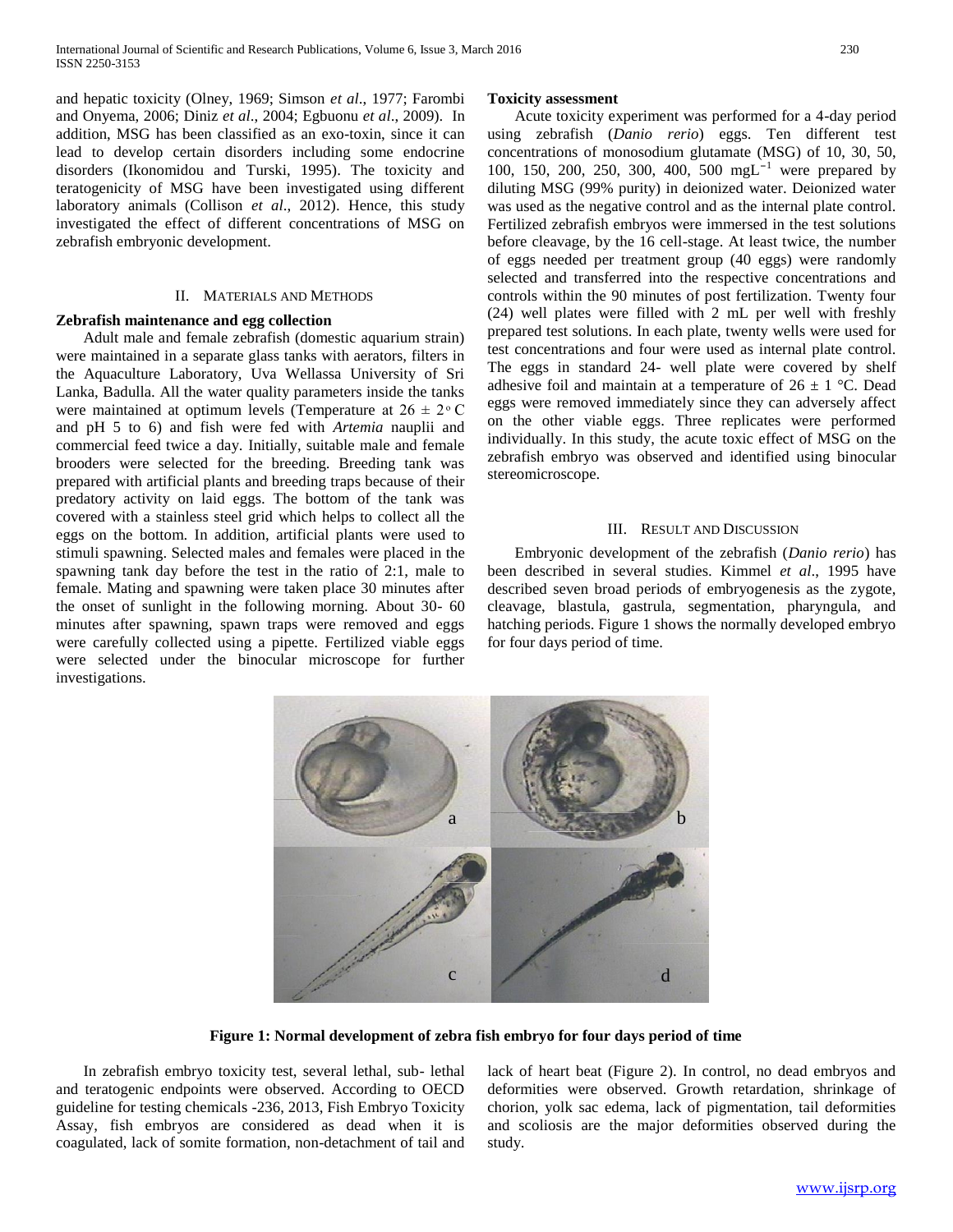

**Figure 2: (a) coagulated embryo, (b) lack of somite formation, (c) non-detachment of tail**

 Fish embryo stage is highly sensitive to chemicals and pollutants. Since embryos are covered by semi permeable protective membrane chorion, it does not fully protect the embryo against all chemical penetration. In MSG low concentrations of 10, 30 and 50  $mgL^{-1}$ , there were no observable deformities and they showed normal embryonic development (Figure 3). In contrary with the finding of this study, Abdelkader *et al.*, 2012 has reported that even 50 mgL<sup>-1</sup> concentration level also caused to deviations of the zebrafish embryo from the normal growth.



**Figure 3: Normal development of zebra fish embryo at MSG concentrations of 10, 30 and 50 mgL-1 , respectively**

 Growth retardation is the only deformity observed in the concentration of  $100 \text{ mgL}^{-1}$  (Figure 4). Development of embryonic stages in embryos can be observed continuously with the days. But even after 4 days period of time there were no any development in some of embryos treated with  $100 \text{ mgL}^{-1} \text{ MSG}$ . It may be due to the inhibition of growth hormone secretion by MSG and alterations of the metabolism as described by Hermanussen *et al*., 2006. Finding of the Abdelkader *et al*, 2012 on zebrafish embryo is in agreement with the finding of these observations. Furthermore, they have demonstrated the internal anatomical deformities such as elongated heart, cardiac sac edema, yolk-sac edema and spinal kyphosis.



**Figure 4: Growth retardation in zebra fish embryo at MSG concentration of 100 mgL-1**

In the concentration of 150  $mgL^{-1}$  also growth retardation was observed, but the development was stopped at initial stage (Figure 5). In addition, lack of tail development also was recorded. In general, tail development can observed after 24 hours post fertilization. However, in this study certain tail deformities were observed (Figure 5).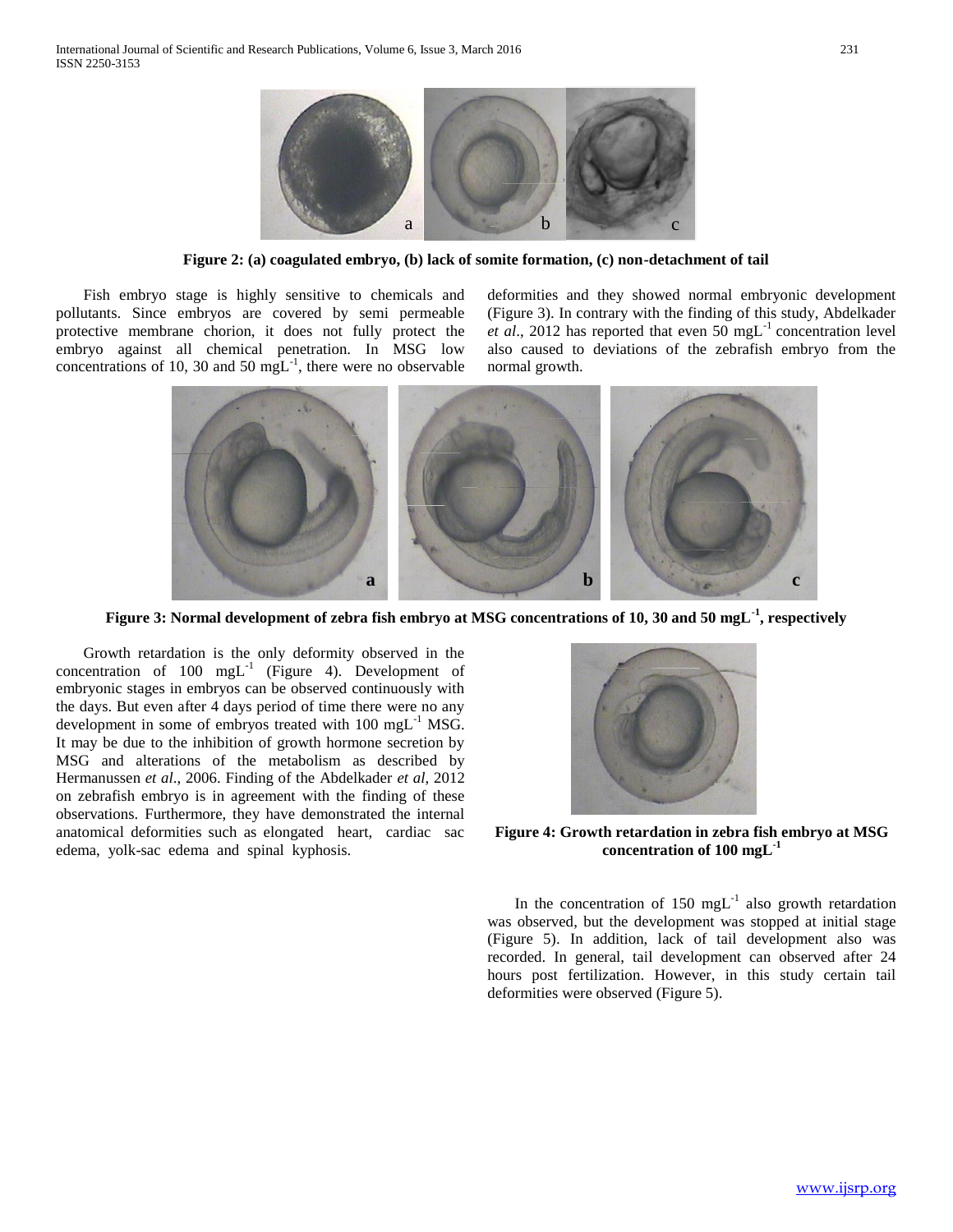

**Figure 5: Growth retardation and lack of tail development in zebra fish embryo at MSG concentrations of 150 mgL-1**

 Edema and lack of pigmentations were recorded in the concentrations of 250 and  $300 \text{ mgL}^{-1}$  (Figure 6). Edema is caused by the accumulation of fluid inside pericardium and yolk sac. In this study, only yolk sac edema was observed which could be caused by accumulation of MSG inside the yolk sac. The onset of pigmentation in normal strains occurs shortly after 24-hours postfertilization (Kimmel *et al*., 1995). Pigmentation changes in fish are often due to stress induced (Ozoh, 1980; Nguyen and

Janssen, 2002). Pigmentation of the skin is controlled by Melanocyte Stimulating Hormone (αMSH) and Melanin-Concentrating Hormone (MCH), which are known to be up regulated during stress response. Reduction in pigmentation of zebrafish embryo treated with MSG may either result from stress at the cellular, organ or individual level or alter the function of αMSH and MCH directly.



**Figure 6: Edema and lack of pigmentations in zebra fish embryo at MSG concentrations of 250 and 300 mgL-1**

 Edema, scoliosis and growth retardation were recorded in 400 and 500 mg $L^{-1}$  MSG concentrations (Figure 7). Scoliosis might have resulted from impaired ionic regulation (Stominska and Jezierska, 2000; Khayatzaden and Abbasi, 2010) or damage of the vertebral column (Ozoh, 1979; Stouthart *et al.*, 1994; Cheng *et al.*, 2000; Jezierska *et al.*, 2000; Nguyen and Janssen, 2002; Hallare *et al.*, 2005) or fractured vertebrae through tetanic muscular contraction (Holcombe *et al*., 1976; Bengtsson, 1974).

 In addition, MSG may lead to disrupt the endocrine function which is responsible for the proper maintenance of many systems in the body. This disruption may play a role in causing various malformations in the treated animals including stunted skeletal development and development of other malformations (Ele fteriou *et al*., 2003).



**Figure 7: Edema, scoliosis and growth retardation in zebra fish embryo at MSG concentrations of 400 and 500 mgL-1**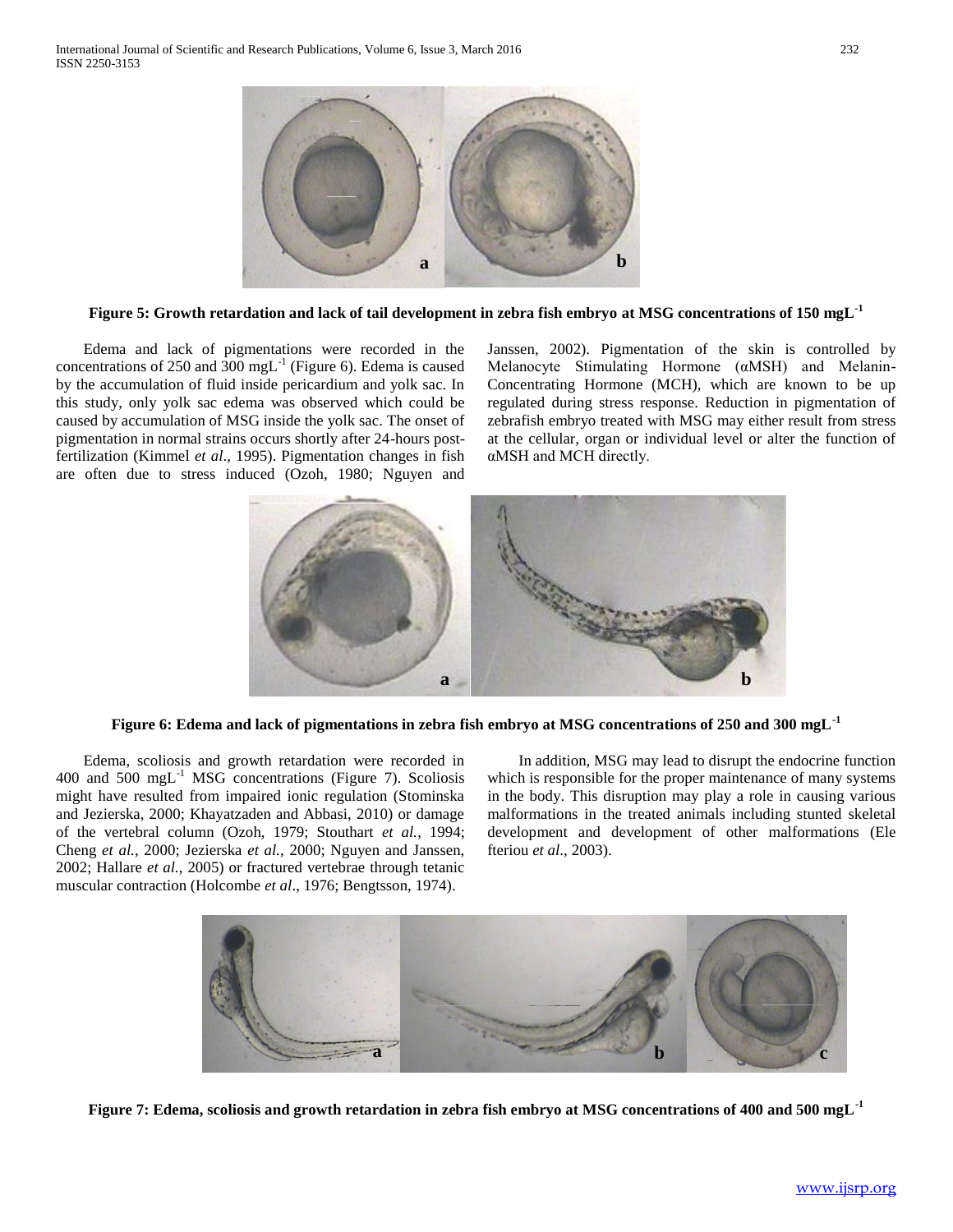As results indicate in this study, there is a negative impact on zebrafish embryonic development by MSG, especially when the concentrations are increased. Certain neurological disorders, abnormal neural development, certain endocrine disorders and neuropsychiatric disorders can be derived by the excessive intake of excitotoxin such as MSG (Ikonomidou and Turski, 1995). Different animal models have been used so far to demonstrate the toxicity of MSG and they have shown that these toxic concentrations can adversely alter the anatomical structures and the physiological functions, especially in early developmental stages of the life (Khadija *et al.*, 2000; Bhattacharya *et al*., 2011; Al-Qudsi and Al-Jahdali, 2012). With the increased concentration of MSG caused by the excessive intake, can derive metabolic disruptions followed by biological malformations in embryonic development. Even, infant stages of human can also be at a risk of high concentrations of MSG into body through excessive consumption (Abdelkader *et al*., 2012).

 There is an emerging trend in the world with the sophisticated lifestyles of human towards the fast food which contain lot of food additives such as MSG (Al-Qudsi and Al-Jahdali). It has been estimated that in European population daily glutamate intake may be up to 10g/ day when considering consumption of glutamate from other food sources (Beyreuther *et al*., 2007). In Asian countries, the mean intake of added glutamate has been shown to be about 2.2g/ day (He *et al*., 2011). These high concentrations can be adversely affect on human health, especially the early developmental stages. Hence, this has to be comprehensively investigated using animal models. Because of exposure to nutritional and environmental challenges during critical stages of early development of life, the metabolism in later life can be remarkably affected (Jackson *et al*., 2010). Zebrafish embryonic development can provide an ideal model for these types of studies due to its easiness as well as more similarities with human genome.

#### IV. CONCLUSION

 The results of this study clearly indicate that with the increase of the MSG concentrations, different observable deformities are formed in zebrafish embryo. Although at the low concentrations of MSG (i.e. 10, 30, 50  $mgL^{-1}$ ) there were no observable malformations in zebrafish embryonic development, at high concentrations (i.e. 100, 150, 200, 250, 300, 400, 500  $mgL^{-1}$ ) there were distinguishable negative alterations such as growth retardation, shrinkage of chorion, yolk sac edema, lack of pigmentation, tail deformities and scoliosis. Zebrafish embryo can be successfully used to investigate excititoxins such as MSG. However, further studies on internal anatomical and physiological changes can be recommended to carryout for more comprehensive understanding on this regards.

#### **REFERENCES**

- [1] Abdelkader, T. S., Seo-Na, C., Tae-Hyun, K., Juha, S., Dongso, K. and Park, J. H., 2016. Teratogenicity brain aromatase-induction of monosodium glutamate in estrogen-responsive mosaic transgenic zebra fish Danio rerio. African Journal of Biotechnology, 11(48), 10816-10823.
- [2] Al-Qudsi, F. and Al-Jahdali, A., 2012. Effect of monosodium glutamate on chick embryo development. Journal of American Science, 8(10).
- [3] Bengtsson, B. E., 1974. Vertebral damage to minnows Phoxinus phoxinus exposed to zinc. Oikos, 134-139.
- [4] Beyreuther, K., Biesalski, H. K., Fernstrom, J. D., Grimm, P., Hammes, W. P., Heinemann, U. and Walker, R., 2007. Consensus meeting: monosodium glutamate–an update. European journal of clinical nutrition, 61(3), 304-313.
- [5] Bhattacharya, T., Bhakta, A. and Ghosh, S. K., 2011. Long term effect of monosodium glutamate in liver of albino mice after neo-natal exposure. Nepal Med Coll J, 13(1), 11-16.
- [6] Cheng, S. H., Wai, A. W. K., So, C. H. and Wu, R. S. S., 2000. Cellular molecular basis of cadmium‐induced deformities in zebrafish embryos. Environmental Toxicology Chemistry, 19(12), 3024-3031.
- [7] Collison, K. S., Makhoul, N. J., Zaidi, M. Z., Al-Rabiah, R., Inglis, A., res, B. L. and Al-Mohanna, F. A., 2012. Interactive effects of neonatal exposure to monosodium glutamate aspartame on glucose homeostasis. Nutrition and metabolism, 9(1), 1.
- [8] Diniz, Y. S., Fernes, A. A., Campos, K. E., Mani, F., Ribas, B. O. and Novelli, E. L., 2004. Toxicity of hypercaloric diet monosodium glutamate: oxidative stress metabolic shifting in hepatic tissue. Food Chemical Toxicology, 42(2), 313-319.
- [9] Egbuonu, A. C. C., Obidoa, O., Ezeokonkwo, C. A., Ezeanyika, L. U., and Ejikeme, P. M., 2009. Low dose oral administration of monosodium glutamate in male albino rats may be nephroprotective. Bio-Research, 7(1).
- [10] Elefteriou, F., Takeda, S., Liu, X., Armstrong, D. and Karsenty, G., 2003. Monosodium glutamate-sensitive hypothalamic neurons contribute to the control of bone mass. Endocrinology, 144(9), 3842-3847.
- [11] Farombi, E. O. and Onyema, O. O., 2006. Monosodium glutamate-induced oxidative damage genotoxicity in the rat: modulatory role of vitamin C, vitamin E quercetin. Human and experimental toxicology, 25(5), 251-259.
- [12] Fishman, M. C., 2001. Zebrafish--the canonical vertebrate. Science, 294(5545), 1290-1291.
- [13] Fourteenth Report of the Joint FAO/WHO Expert Committee on Food Additives (JECFA), 1971. FAO Nutrition Meetings Report Series No. 48, WHO Technical Report Series, No. 462.
- [14] Grunwald, D. J. and Eisen, J. S., 2002. Headwaters of the zebrafishemergence of a new model vertebrate. Nature reviews genetics, 3(9), 717- 724.
- [15] Hallare, A. V., Schirling, M., Luckenbach, T., Köhler, H. R. and Triebskorn, R., 2005. Combined effects of temperature cadmium on developmental parameters biomarker responses in zebrafish (Danio rerio) embryos.Journal of Thermal Biology, 30(1), 7-17.
- [16] He, K., Du, S., Xun, P., Sharma, S., Wang, H., Zhai, F. and Popkin, B., 2011. Consumption of monosodium glutamate in relation to incidence of overweight in Chinese adults: China Health Nutrition Survey (CHNS). The American journal of clinical nutrition, 93(6), 1328-1336.
- [17] Hermanussen, M., Garcia, A. P., Sunder, M., Voigt, M., Salazar, V. and Tresguerres, J. A. F., 2006. Obesity, voracity, short stature: the impact of glutamate on the regulation of appetite. European journal of clinical nutrition, 60(1), 25-31.
- [18] Holcombe, G. W., Benoit, D. A., Leonard, E. N. and McKim, J. M., 1976. Long-term effects of lead exposure on three generations of brook trout (Salvelinus fontinalis). Journal of the Fisheries Board of Canada, 33(8), 1731-1741.
- [19] Humphries, P., Pretorius, E. and Naude, H., 2008. Direct indirect cellular effects of aspartame on the brain. European journal of clinical nutrition, 62(4), 451-462.
- [20] Ikonomidou, C. and Turski, L., 1995. Glutamate in neurodegenerative disorders. Neurotransmitters Neuromodulators: Glutamate. CRC Press, Boca Raton, 17, 253-272.
- [21] Jackson, A. A., Burdge, G. C. and Lillycrop, K. A., 2010. Diet, nutrition modulation of genomic expression in fetal origins of adult disease.
- [22] Jezierska, B., 2000. The effect of heavy metals on postembryonic development of common carp, Cyprinus carpio L. Archiwum Rybactwa Polskiego, 8(1), 119-128.
- [23] Jezierska, B., Lugowska, K., Witeska, M. and Sarnowski, P., 2000. Malformations of newly hatched common carp larvae. Electronic Journal of Polish Agricultural Universities, 3(2).
- [24] Jusuf, P. R. and Harris, W. A., 2009. Ptf1a is expressed transiently in all types of amacrine cells in the embryonic zebrafish retina. Neural development, 4(1), 1.